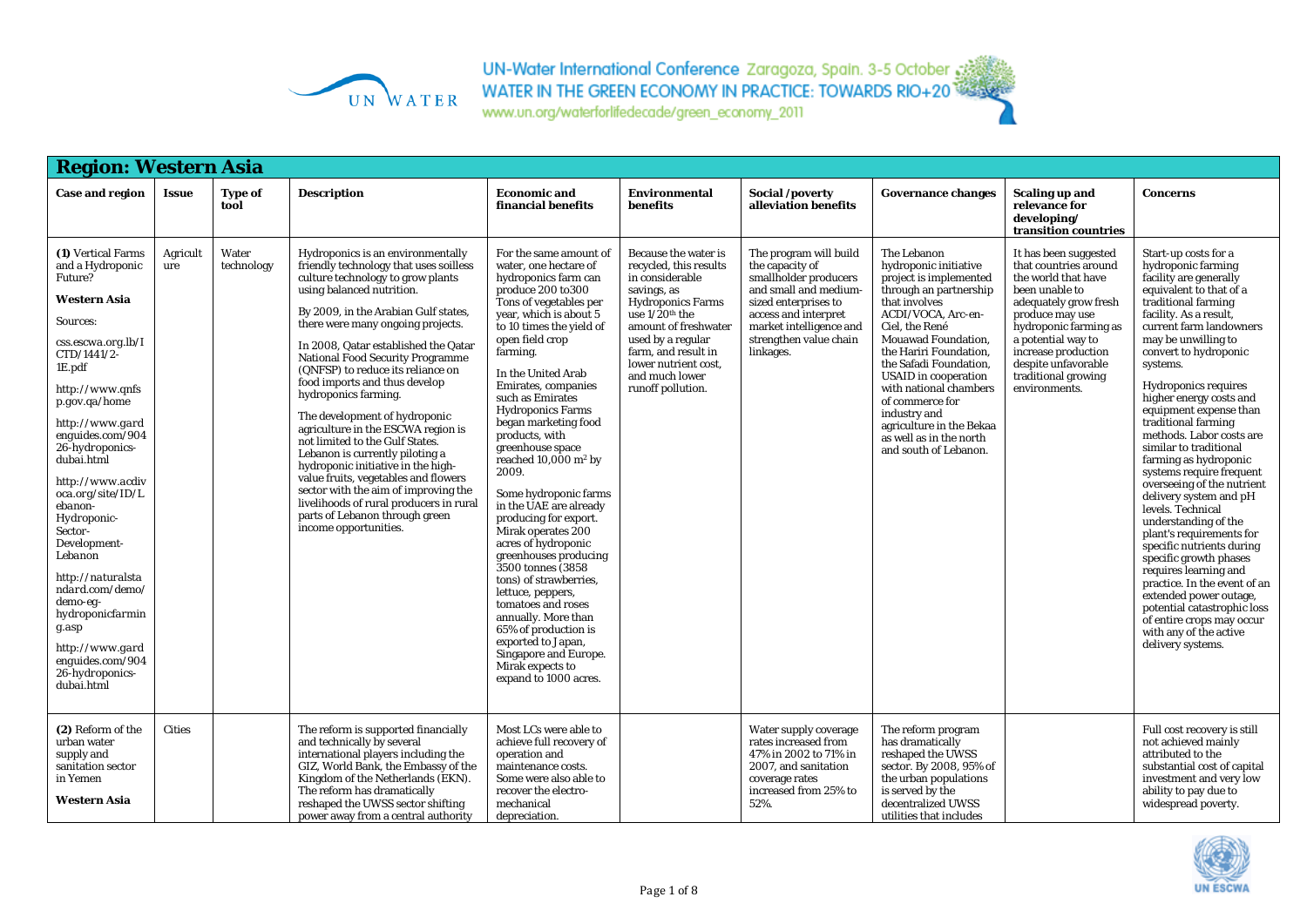

www.un.org/waterforlifedecade/green\_economy\_2011

|                                                                                                                                                                           | <b>Region: Western Asia</b>   |                        |                                                                                                                                                                                                                                                                                                                                                                |                                                                                                                                                                           |                                                                                                                                                                                  |                                                                                                                                                                                                                                                                                                                                                                                                                                                                           |                                                                                                                                                                                                                                            |                                                                                                                                                                                                                    |                                                                                                                                                                                                                                                                                                                     |  |  |
|---------------------------------------------------------------------------------------------------------------------------------------------------------------------------|-------------------------------|------------------------|----------------------------------------------------------------------------------------------------------------------------------------------------------------------------------------------------------------------------------------------------------------------------------------------------------------------------------------------------------------|---------------------------------------------------------------------------------------------------------------------------------------------------------------------------|----------------------------------------------------------------------------------------------------------------------------------------------------------------------------------|---------------------------------------------------------------------------------------------------------------------------------------------------------------------------------------------------------------------------------------------------------------------------------------------------------------------------------------------------------------------------------------------------------------------------------------------------------------------------|--------------------------------------------------------------------------------------------------------------------------------------------------------------------------------------------------------------------------------------------|--------------------------------------------------------------------------------------------------------------------------------------------------------------------------------------------------------------------|---------------------------------------------------------------------------------------------------------------------------------------------------------------------------------------------------------------------------------------------------------------------------------------------------------------------|--|--|
| <b>Case and region</b>                                                                                                                                                    | <b>Issue</b>                  | <b>Type of</b><br>tool | <b>Description</b>                                                                                                                                                                                                                                                                                                                                             | <b>Economic and</b><br>financial benefits                                                                                                                                 | <b>Environmental</b><br>benefits                                                                                                                                                 | Social /poverty<br>alleviation benefits                                                                                                                                                                                                                                                                                                                                                                                                                                   | <b>Governance changes</b>                                                                                                                                                                                                                  | <b>Scaling up and</b><br>relevance for<br>developing/<br>transition countries                                                                                                                                      | <b>Concerns</b>                                                                                                                                                                                                                                                                                                     |  |  |
| Source: Zaragoza<br>Conference Case<br><b>Study Paper</b>                                                                                                                 |                               |                        | to local agencies.<br>Better customer services, more<br>financial stability, and better<br>protection of the least advantaged<br>groups are some of the most positive<br>outcomes of the reform initiative.                                                                                                                                                    |                                                                                                                                                                           |                                                                                                                                                                                  | An affordable life line<br>rate is charged on the<br>first block or bracket of<br>5m3 to 10m3 to benefit<br>the poor. The lifeline<br>tariff assumes that the<br>water and sanitation<br>bill accounts for no<br>more than 5% of the<br>monthly household<br>income of the poor and<br>there are cross-<br>subsidies from the<br>higher block tariff. The<br>average share of total<br>monthly household<br>expenditure on water is<br>about 1.10%.<br>140 short training | LCs, LC branches and<br>autonomous UWSS<br>utilities (AUWSSUs).                                                                                                                                                                            |                                                                                                                                                                                                                    |                                                                                                                                                                                                                                                                                                                     |  |  |
|                                                                                                                                                                           |                               |                        |                                                                                                                                                                                                                                                                                                                                                                |                                                                                                                                                                           |                                                                                                                                                                                  | courses were<br>implemented to<br>enhance the technical<br>capacity of the urban<br>water supply and<br>sanitation staff. It is<br>estimated that ratio of<br>professionals has<br>increased from 10.8%<br>in 2005 to 12.9% in<br>2007. Staff with<br>technical background<br>increased from 18% to<br>24.6% during the same<br>period.                                                                                                                                   |                                                                                                                                                                                                                                            |                                                                                                                                                                                                                    |                                                                                                                                                                                                                                                                                                                     |  |  |
| (3) Jordan: Water<br>Reuse and<br>Recycling in<br>Aqaba<br><b>Western Asia</b><br>Sources:<br>$\mathit{css}.\mathit{escwa.org}.\mathit{lb}/I$<br>$CTD/1441/2$ -<br>1E.pdf | Industr<br>y<br><b>Cities</b> | Water<br>planning      | Jordan has a large deficit in water<br>resources, with a supply estimated at<br>780 MCM/year (Million Cubic<br>Meters) while water demand,<br>currently about 1,200 MCM/year,<br>continues to increase.<br>The Jordanian Government therefore<br>plans to bridge this gap by improve<br>the management of the water supply<br>and improve wastewater treatment | The three treatment<br>plants in Agaba<br>produce approximately<br>5 MCM/yr of reclaimed<br>water, accounting for<br>25% of the total annual<br>water supply of the city. | The company works<br>to improve water use<br>efficiency, thanks to<br>automation and<br>improved<br>management, which<br>have significantly<br>helped to reduce<br>water losses. | The major and direct<br>beneficiaries from this<br>project and its<br>expansion are the<br>farmers and the society,<br>whose income.<br>standards of living and<br>economic status were<br>remarkably elevated,<br>thus almost reducing<br>unemployment and                                                                                                                                                                                                               | As part of its efforts at<br>wastewater treatment<br>and reuse, the<br>Government<br>established the Aqaba<br>Water Company, which<br>operates and manages<br>five wastewater<br>treatment plants in<br>Aqaba, Wadi Mousa<br>and the Ma'an | Long term positive<br>impacts on<br>groundwater have<br>been demonstrated<br>through reducing the<br>rate of exploiting<br>groundwater and<br>conforming to the<br>safe yields.<br>Consequently, the<br>successful | Public accessibility to the<br>demo site in Agaba for<br>demonstration purposes<br>presented a challenge. The<br>demo site is in a<br>decommissioned military<br>site and military clearance<br>is required to enter the<br>site. Demo sites should be<br>chosen with ease of access<br>to the public as one of the |  |  |

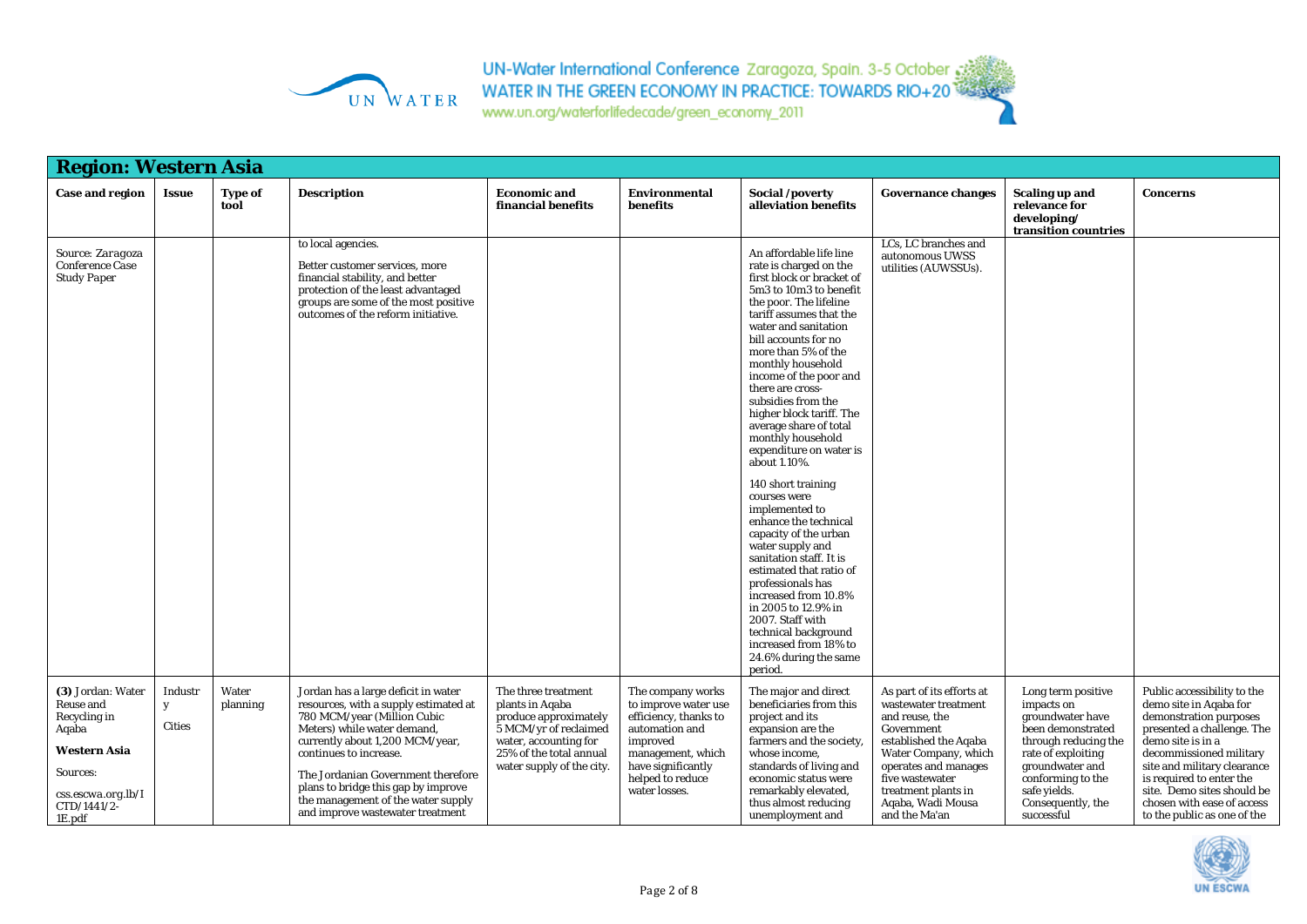

UN-Water International Conference Zaragoza, Spain. 3-5 October 33<br>WATER IN THE GREEN ECONOMY IN PRACTICE: TOWARDS RIO+20

| <b>Region: Western Asia</b>                                                                                                                                                                                                                                                                                                                                                                                                            |                 |                     |                                                                                                                                                                                                                                                                                                                                                                                                                                                                                                                                                                  |                                                                                                                                                                                                                                                                                                                                                                                                                                  |                                                                                                                                                                                                                                                                                                                          |                                                                                                                                                                                                                                                                                                                                                                                                                              |                                                                                                                                                                                                                                                                                                                                                                                                                                                                                                                                                                                       |                                                                                                                                                                                                                                                                                                                                                                                                                                                             |                                                                                                                                                                                                                                                                                                                                                                                                                                                      |
|----------------------------------------------------------------------------------------------------------------------------------------------------------------------------------------------------------------------------------------------------------------------------------------------------------------------------------------------------------------------------------------------------------------------------------------|-----------------|---------------------|------------------------------------------------------------------------------------------------------------------------------------------------------------------------------------------------------------------------------------------------------------------------------------------------------------------------------------------------------------------------------------------------------------------------------------------------------------------------------------------------------------------------------------------------------------------|----------------------------------------------------------------------------------------------------------------------------------------------------------------------------------------------------------------------------------------------------------------------------------------------------------------------------------------------------------------------------------------------------------------------------------|--------------------------------------------------------------------------------------------------------------------------------------------------------------------------------------------------------------------------------------------------------------------------------------------------------------------------|------------------------------------------------------------------------------------------------------------------------------------------------------------------------------------------------------------------------------------------------------------------------------------------------------------------------------------------------------------------------------------------------------------------------------|---------------------------------------------------------------------------------------------------------------------------------------------------------------------------------------------------------------------------------------------------------------------------------------------------------------------------------------------------------------------------------------------------------------------------------------------------------------------------------------------------------------------------------------------------------------------------------------|-------------------------------------------------------------------------------------------------------------------------------------------------------------------------------------------------------------------------------------------------------------------------------------------------------------------------------------------------------------------------------------------------------------------------------------------------------------|------------------------------------------------------------------------------------------------------------------------------------------------------------------------------------------------------------------------------------------------------------------------------------------------------------------------------------------------------------------------------------------------------------------------------------------------------|
| Case and region                                                                                                                                                                                                                                                                                                                                                                                                                        | <b>Issue</b>    | Type of<br>tool     | <b>Description</b>                                                                                                                                                                                                                                                                                                                                                                                                                                                                                                                                               | <b>Economic</b> and<br>financial benefits                                                                                                                                                                                                                                                                                                                                                                                        | <b>Environmental</b><br>benefits                                                                                                                                                                                                                                                                                         | Social /poverty<br>alleviation benefits                                                                                                                                                                                                                                                                                                                                                                                      | <b>Governance changes</b>                                                                                                                                                                                                                                                                                                                                                                                                                                                                                                                                                             | Scaling up and<br>relevance for<br>developing/<br>transition countries                                                                                                                                                                                                                                                                                                                                                                                      | <b>Concerns</b>                                                                                                                                                                                                                                                                                                                                                                                                                                      |
| http://www.aw.j<br>o/eng/<br>http://www.goog<br>le.com/url?sa=t&s<br>$ource = web\&cd=1$<br>&ved=0CCQQFjA<br>A&url=http%3A%<br>2F%2Fjordan.usai<br>$d.gov\%2Fupload$<br>%2Ffeatures%2FJ<br>ordan%2520Wast<br>ewater%2520Reu<br>se%2520Case%25<br>20Study.doc&rct=<br>j&q=Jordan%3A%<br>20Water%20Reus<br>e%20and%20Rec<br>ycling%20in%20A<br>qaba&ei=gTlzTt2<br>LF8TF8QPFq7XE<br>DQ&usg=AFQjCN<br>Ejv-<br>OkHXgLOqQOy6s<br>PM5daMIJ9kQ |                 |                     | and reuse.                                                                                                                                                                                                                                                                                                                                                                                                                                                                                                                                                       |                                                                                                                                                                                                                                                                                                                                                                                                                                  |                                                                                                                                                                                                                                                                                                                          | poverty.                                                                                                                                                                                                                                                                                                                                                                                                                     | Governorate.<br>In Aqaba, institutional<br>support is being<br>provided to the Aqaba<br>Special Economic Zone<br>Authority (ASEZA) to<br>establish the "Water<br><b>Resources management</b><br>Directorate" (WRMD)<br>including a wastewater<br>resources division to<br>ensure the regulation<br>and management of<br>reuse activities in a<br>sustainable and<br>comprehensive fashion.<br>In addition to this, a<br>"Water Reuse<br><b>Information Office"</b> was<br>established to form the<br>base for a<br>comprehensive<br>communication and<br>public awareness<br>program. | implementation of<br>this project in such<br>arid parts of Jordan<br>promoted the<br>application of<br>reclaimed water and<br>encouraged the<br>responsible<br>governmental<br>agencies to replicate<br>this experiment in<br>other areas and on a<br>larger scale.                                                                                                                                                                                         | conditions with potential<br>of changing the demo-site<br>into a visiting center.<br>Lack as well as inadequacy<br>in policy and legislation<br>regulating the use of<br>wastewater was a<br>challenge for the success<br>of this project.                                                                                                                                                                                                           |
| (4) Lebanon:<br>Reintroducing<br><b>Adapted Plants for</b><br><b>Water Saving</b><br><b>Western Asia</b><br>Sources:<br>http://www.escw<br>a.un.org/informat<br>ion/publications/<br>edit/upload/sdpd-<br>$10$ -tp $3$ .pd $f$<br>www.worldwater<br>week.org/docume<br>nts/WWW PDF/<br>2009/tuesday/K1<br>1/ESCWA-                                                                                                                     | Agricult<br>ure | Water<br>technology | Water conservation efforts can aim at<br>re-introducing adapted plants for<br>agricultural development.<br>A 2004 project launched by ESCWA<br>and the International Labor<br>Organization (ILO) to create work<br>opportunities and generate income<br>by increasing the competitiveness of<br>micro and small agro-industries in<br>South Lebanon.<br>Two pilot projects were established to<br>produce honey and the herb<br>origanum syriacum (known locally<br>as "zaatar"), including a cluster of<br>small-scale zaatar farmers in Bint<br>Jbeil/Lebanon. | Due to improved<br>harvesting, processing<br>and marketing<br>methods, this activity<br>helped to create<br>sustainable livelihoods<br>through the cultivation<br>of a perennial<br>commercial crop that<br>generated income for<br>the local cluster of a<br>five year period.<br>This is an important<br>issue in Lebanon where<br>the agricultural sector<br>accounts for an<br>estimated 25% of the<br>local economy and 45% | Given the onset of<br>drought, drip<br>irrigation and<br>fertigation<br>techniques were<br>introduced to ensure<br>water use efficiency<br>during the<br>propagation of<br>seedlings under<br>greenhouse<br>conditions and in the<br>area designated for<br>cultivation by a local<br>cluster of small scale<br>farmers. | Zaatar cultivation is,<br>therefore, appropriate<br>for income<br>diversification and the<br>generation of<br>supplementary income<br>for rural households in<br>South Lebanon. Indeed,<br>farmers have some<br>leeway in negotiating<br>the best prices, as<br>zaatar products are<br>non-perishable.<br>The development of<br>quality standards and<br>the promotion of<br>biodiversity-conscious<br>conservation measures | Zaatar, whether fresh<br>or dried, is a common<br>item in<br>Mediterranean diets<br>and is witnessing<br>burgeoning consumer<br>demand. As such, its<br>cultivation presents<br>interesting economic<br>opportunities for<br>farmers in selected<br><b>ESCWA</b> member<br>countries.                                                                                                                                                                                                                                                                                                 | These pilot projects<br>were implemented by<br><b>ESCWA</b> with financial<br>support provided by<br>the ILO and the Arab<br><b>Fund for Economic</b><br>and Social<br>Development<br>(AFESD). Partnerships<br>were also forged with<br><b>World Vision</b><br>International, the<br>Association for the<br><b>Development of Rural</b><br>Capacities (ADR) and<br>local municipalities to<br>support the<br>identification of cluster<br>participants, the | Environmental<br>constraints, the most<br>critical being limited water<br>availability;<br>Legal and institutional<br>constraints related to<br>small plot sizes,<br>inadequate public<br>assistance programmes,<br>lack of adequate local<br>standards and limited<br>research available about<br>plant selection and<br>improvement.<br><b>Financial constraints</b><br>related to the relatively<br>high initial capital<br>investment needed for |

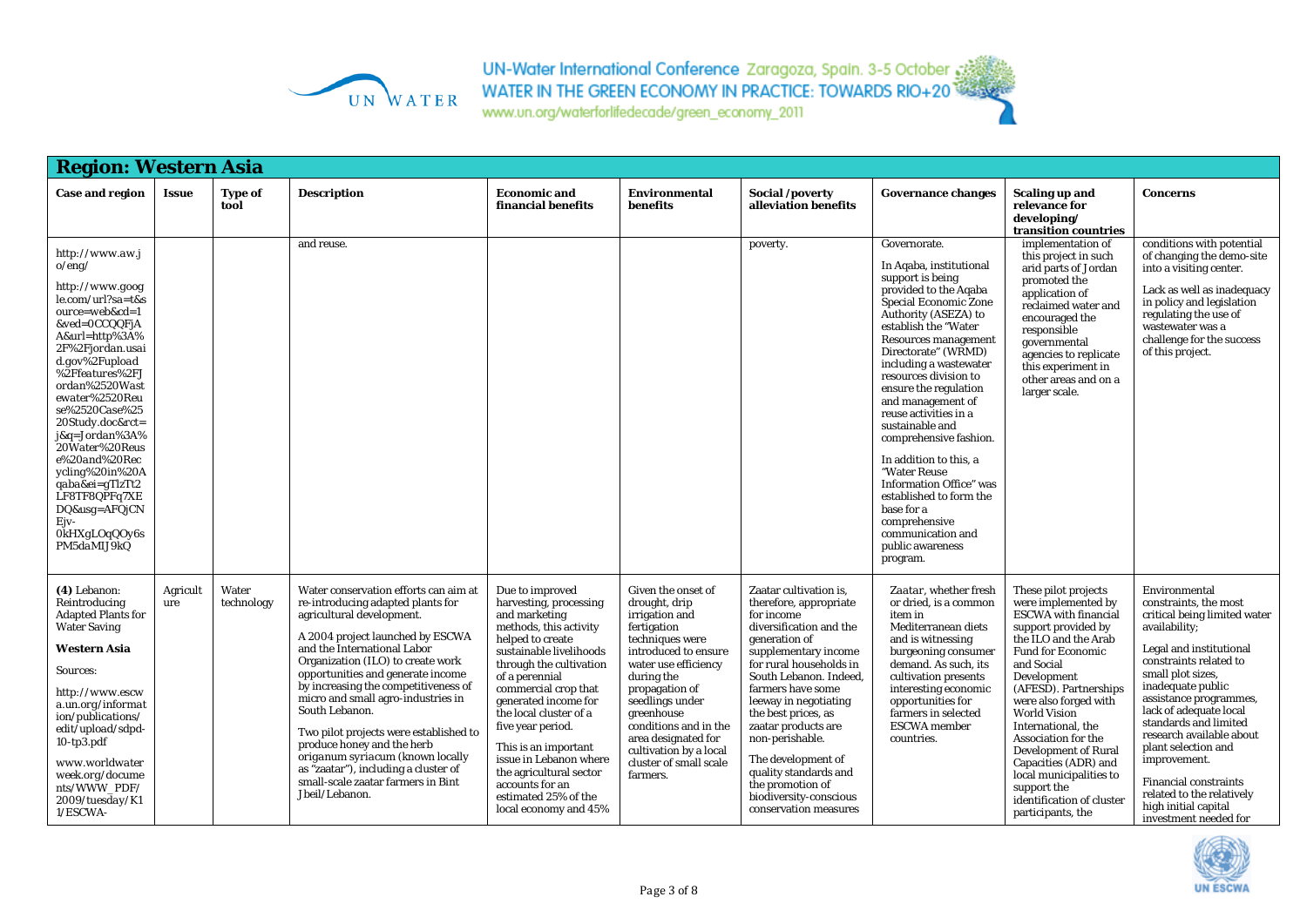

| <b>Region: Western Asia</b>                                                                                                                                                                                                                                                                                                                                             |                 |                        |                                                                                                                                                                                                                                                                                                                                                                                                                             |                                                                                       |                                                                                                                                                                                                                                                                                                                                                            |                                                                                                                                                                                                                                                                                                                                   |                           |                                                                                                                                                                                                                                                                                                                        |                                                                                                                                                                                                                                                                                           |
|-------------------------------------------------------------------------------------------------------------------------------------------------------------------------------------------------------------------------------------------------------------------------------------------------------------------------------------------------------------------------|-----------------|------------------------|-----------------------------------------------------------------------------------------------------------------------------------------------------------------------------------------------------------------------------------------------------------------------------------------------------------------------------------------------------------------------------------------------------------------------------|---------------------------------------------------------------------------------------|------------------------------------------------------------------------------------------------------------------------------------------------------------------------------------------------------------------------------------------------------------------------------------------------------------------------------------------------------------|-----------------------------------------------------------------------------------------------------------------------------------------------------------------------------------------------------------------------------------------------------------------------------------------------------------------------------------|---------------------------|------------------------------------------------------------------------------------------------------------------------------------------------------------------------------------------------------------------------------------------------------------------------------------------------------------------------|-------------------------------------------------------------------------------------------------------------------------------------------------------------------------------------------------------------------------------------------------------------------------------------------|
| <b>Case and region</b>                                                                                                                                                                                                                                                                                                                                                  | <b>Issue</b>    | <b>Type of</b><br>tool | <b>Description</b>                                                                                                                                                                                                                                                                                                                                                                                                          | <b>Economic and</b><br>financial benefits                                             | <b>Environmental</b><br>benefits                                                                                                                                                                                                                                                                                                                           | Social /poverty<br>alleviation benefits                                                                                                                                                                                                                                                                                           | <b>Governance changes</b> | <b>Scaling up and</b><br>relevance for<br>developing/<br>transition countries                                                                                                                                                                                                                                          | <b>Concerns</b>                                                                                                                                                                                                                                                                           |
| Cherfane-<br>Stockholm PPT-<br>Final-<br>18Aug09.pdf                                                                                                                                                                                                                                                                                                                    |                 |                        |                                                                                                                                                                                                                                                                                                                                                                                                                             | of local employment,<br>and is particularly<br>dominate in rural and<br>remote areas. |                                                                                                                                                                                                                                                                                                                                                            | for wild zaatar will<br>support cultivation<br>efforts, in order to meet<br>market demand. This<br>will enhance consumer<br>receptivity to cultivated<br>zaatar, while rotecting<br>farmers and as such<br>will favour the further<br>expansion of the zaatar<br>production chain and<br>attract new investment<br>to the sector. |                           | delivery of training and<br>technical assistance,<br>the installation of<br>equipment, and the<br>establishment of a<br>post-harvest<br>processing facility.<br><b>ESCWA</b> continued to<br>monitor progress and<br>provide technical<br>assistance to the<br>beneficiaries of these<br>pilot projects until<br>2010. | large-scale production,<br>fluctuating water pumping<br>costs based on fuel prices<br>and limited farmer access<br>to financing opportunities.                                                                                                                                            |
| (5) Morocco:<br><b>Expanding the</b><br><b>Use of Traditional</b><br>Methods of<br>Farming<br><b>Western Asia</b><br><i>Sources:</i><br>css.escwa.org.lb/I<br>CTD/1441/2-<br>1E.pdf<br>css.escwa.org.lb/I<br>CTD/1441/5-<br>1E.pdf<br>http://www.fao.o<br>rg/ag/agl/agll/dr<br>ylands/index.htm<br>ag.arizona.edu/o<br>als/IALC/confere<br>nce/Pres-<br>pdf/brta1p1.pdf | Agricult<br>ure | Water<br>technology    | In most areas, traditional custom<br>sustains agricultural activities by<br>defining inherited access rights based<br>by one's location with respect to the<br>source of water, and by the amount of<br>water that can be abstracted with<br>traditional extraction techniques.<br>To increase their water use efficiency,<br>farmers also rely on traditional<br>techniques for the capture of any<br>overflow freshwater. |                                                                                       | Deployed on large<br>scale, such<br>techniques can help<br>promote aquifer<br>recharge, and<br>therefore increase<br>the total availability<br>of freshwater supply.<br>Farmers can further<br>access this increased<br>supply and use some<br>of the better adapted<br>modern technologies,<br>such as centre-pivot<br>irrigation and drip<br>irrigation. | Traditional<br>systems<br>provides<br>technically<br>simple,<br>inexpensive,<br>and easily constructed<br>with locally available<br>materials solutions to<br>meet rural inhabitants'<br>needs.                                                                                                                                   |                           |                                                                                                                                                                                                                                                                                                                        | Land use and rainfall<br>interactions dictate soil<br>erosion and sedimentation<br>rates. The highest rates of<br>sedimentation correspond<br>to the watershed with the<br>most intense land use<br>(and least forest cover),<br>but with the lowest<br>rainfall, averaging 350<br>mm/yr. |
| (6) Palestine:                                                                                                                                                                                                                                                                                                                                                          | Agricult        | Water                  | In Palestine, the lack of land and                                                                                                                                                                                                                                                                                                                                                                                          | The soil used in those                                                                | The food grown on                                                                                                                                                                                                                                                                                                                                          | This "food close to fork"                                                                                                                                                                                                                                                                                                         |                           | Those living in tightly-                                                                                                                                                                                                                                                                                               |                                                                                                                                                                                                                                                                                           |

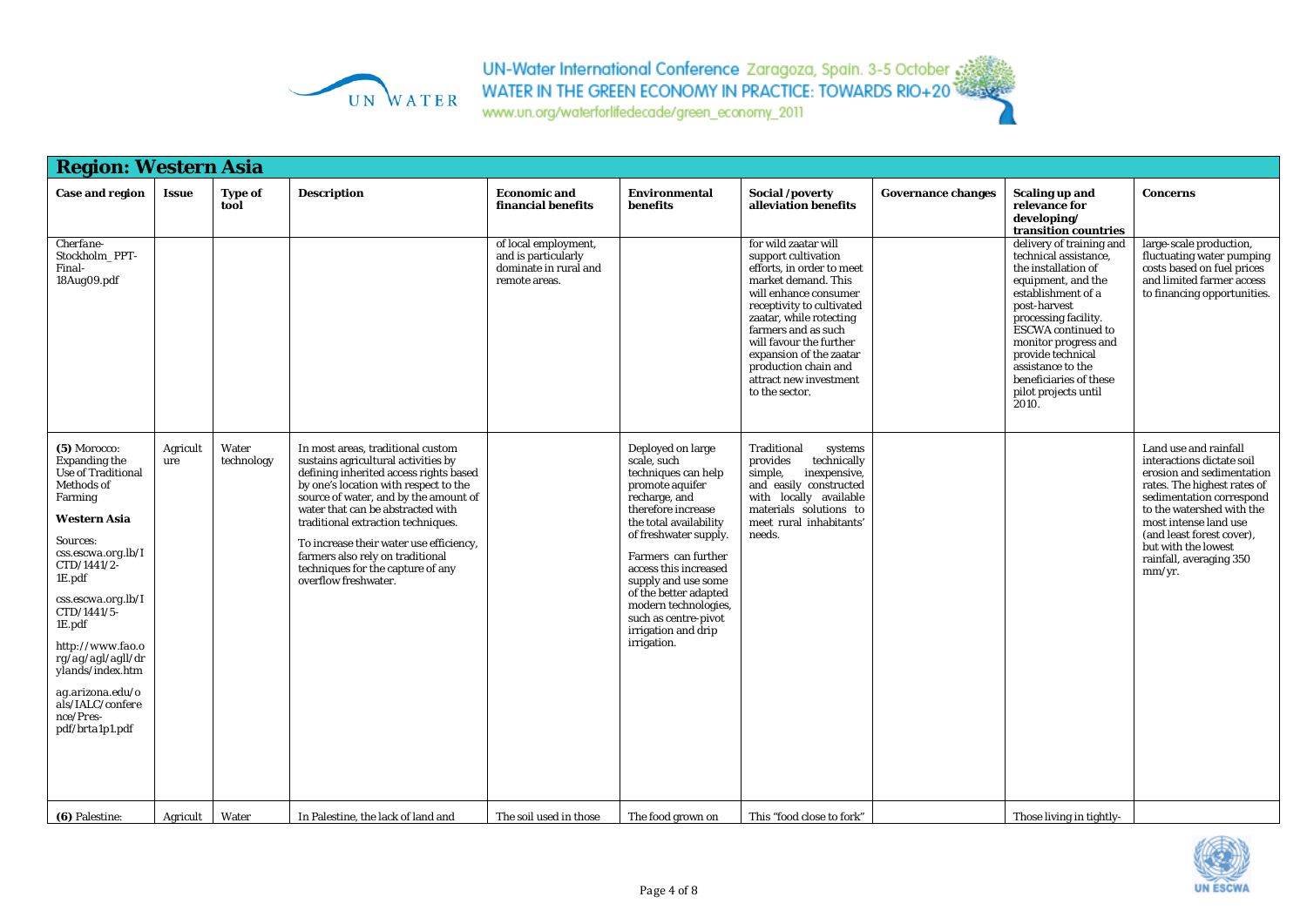

www.un.org/waterforlifedecade/green\_economy\_2011

| <b>Region: Western Asia</b>                                                                                                                                                                                                                                                                                                                                                                                          |              |                        |                                                                                                                                                                                                                                                                                                                                          |                                                                                                                                                                                                                                                                                                                   |                                                                                                                                                                                                                                                                                                                                              |                                                                                                                                                                                                                                                                                                                                                                                                                                                                                                                                                                                                                                                                                                                                |                                                                                                                |                                                                                                                                                                                                                                                                                                                                                                                                                                              |                                                                                                                                                                                                                                                                                                                                                                                                                                                               |
|----------------------------------------------------------------------------------------------------------------------------------------------------------------------------------------------------------------------------------------------------------------------------------------------------------------------------------------------------------------------------------------------------------------------|--------------|------------------------|------------------------------------------------------------------------------------------------------------------------------------------------------------------------------------------------------------------------------------------------------------------------------------------------------------------------------------------|-------------------------------------------------------------------------------------------------------------------------------------------------------------------------------------------------------------------------------------------------------------------------------------------------------------------|----------------------------------------------------------------------------------------------------------------------------------------------------------------------------------------------------------------------------------------------------------------------------------------------------------------------------------------------|--------------------------------------------------------------------------------------------------------------------------------------------------------------------------------------------------------------------------------------------------------------------------------------------------------------------------------------------------------------------------------------------------------------------------------------------------------------------------------------------------------------------------------------------------------------------------------------------------------------------------------------------------------------------------------------------------------------------------------|----------------------------------------------------------------------------------------------------------------|----------------------------------------------------------------------------------------------------------------------------------------------------------------------------------------------------------------------------------------------------------------------------------------------------------------------------------------------------------------------------------------------------------------------------------------------|---------------------------------------------------------------------------------------------------------------------------------------------------------------------------------------------------------------------------------------------------------------------------------------------------------------------------------------------------------------------------------------------------------------------------------------------------------------|
| <b>Case and region</b>                                                                                                                                                                                                                                                                                                                                                                                               | <b>Issue</b> | <b>Type of</b><br>tool | <b>Description</b>                                                                                                                                                                                                                                                                                                                       | <b>Economic and</b><br>financial benefits                                                                                                                                                                                                                                                                         | <b>Environmental</b><br>benefits                                                                                                                                                                                                                                                                                                             | Social /poverty<br>alleviation benefits                                                                                                                                                                                                                                                                                                                                                                                                                                                                                                                                                                                                                                                                                        | <b>Governance changes</b>                                                                                      | <b>Scaling up and</b><br>relevance for<br>developing/<br>transition countries                                                                                                                                                                                                                                                                                                                                                                | <b>Concerns</b>                                                                                                                                                                                                                                                                                                                                                                                                                                               |
| <b>Rooftop Farming</b><br>for Water and Soil<br>Conservation<br>Western Asia<br><i>Sources:</i><br>css.escwa.org.lb/I<br>CTD/1441/2-<br>1E.pdf<br>http://socserv.mc<br>master.ca/kuburs<br>i/ebooks/water.ht<br>m<br>http://electronici<br>ntifada.net/conte<br>nt/without-land-<br>gaza-farmers-<br>grow-crops-<br>roofs/4873<br>http://www.gree<br>nprophet.com/201<br>$0/12$ /rooftop-<br>garden-middle-<br>east/ | ure          | technology             | water is a particular concern,<br>particularly in the Gaza strip.<br>An example is Beit Hanoun, where<br>much agricultural land has been<br>destroyed repeatedly by the Israeli<br>army. There, farmers deprived<br>adapted by developing rooftop<br>farming to feed their families, and<br>grow species that can be used year<br>round. | rooftop gardens is<br>improved with foods<br>scraps and other<br>organic matter, which<br>also acts as fertilizer<br>and further improves<br>productivity.<br>Roof farming also helps<br>to reduce air pollution.<br>keeping the city cool<br>during hot summers<br>and warmer during<br>cold winters.            | those rooftops is<br>often rainfed, which<br>further contributes to<br>water saving in an<br>arid area where most<br>of the water is<br>abstracted from an<br>increasingly polluted<br>groundwater.                                                                                                                                          | approach can also help<br>support the raising<br>rabbits and chickens, a<br>valuable source<br><sub>of</sub><br>protein for a population<br>that depends on aid for<br>80 % of its food supply.<br>In this manner, the use<br>of rooftop farming has<br>allowed local farmers to<br>their<br>leverage<br>traditional knowledge<br>with new technologies<br>techniques, and<br>and<br>improve<br>their<br>may<br>competitive edge for<br>the time where<br>the<br>current<br>conflict<br>situation has abated.<br>Home-grown<br>food<br>projects like rooftop<br>gardens, and raising<br>rabbits and chickens on<br>the roof help combat<br>the severe poverty of<br>Gaza's 80 percent food-<br>aid<br>dependent<br>population. |                                                                                                                | packed refugee camps<br>or overcrowded towns<br>but with access to a<br>roof can potentially<br>stave off malnutrition<br>and at the same time<br>generate a small<br>income.<br>These benefits are<br>clearly transferable<br>across the Middle East<br>region and urban<br>agriculture can play an<br>important role in<br>strengthening the<br>resilience of cities and<br>their populations<br>against the impacts of<br>climate change. |                                                                                                                                                                                                                                                                                                                                                                                                                                                               |
| (7) Saudi Arabia:<br>Leveraging<br>Traditional<br>Knowledge at King<br>Abdullah<br>University of<br>Science and<br>Technology<br>(KAUST)<br>Western Asia<br><i>Sources:</i><br>css.escwa.org.lb/I<br>CTD/1441/2-<br>1E.pdf                                                                                                                                                                                           | Industr<br>y | Water<br>technology    | In Saudi Arabia, the KAUST campus<br>situated on the western coast near<br>Jeddah was designed to be<br>environmentally friendly from its<br>inception. Its design relied in part on<br>the energy-efficient traditional design<br>of Arab houses, and implemented<br>new technologies of water metering<br>and recycling.               | In an adaptation of<br>traditional design, two<br>solar towers create a<br>passive pressure<br>difference and<br>continuous breeze<br>along the shaded<br>courtyards, thus<br>making them<br>comfortable more than<br>75 percent of the year,<br>thus reducing total<br>demand for air<br>conditioning and water. | Inside buildings,<br>water use is reduced<br>by about 40% as<br>compared to baseline<br>designs, due to the<br>use of waterless<br>urinals, ultra-low<br>flow lavatories, and<br>low-flow showers.<br>Across campus,<br>storm water<br>management is such<br>that groundwater<br>infiltration is<br>promoted, with 100%<br>of average annual | Make a positive<br>contribution to their<br>communities, improve<br>comfort for building<br>occupants.                                                                                                                                                                                                                                                                                                                                                                                                                                                                                                                                                                                                                         | Several hundred HOK<br>people in 11 different<br>offices on three<br>continents contributed<br>to the project. | The university is<br>demonstrating new<br>ways to build in the<br>region and promoting<br>responsible<br>stewardship of the<br>environment.                                                                                                                                                                                                                                                                                                  | The design team<br>responded to a set of<br>extraordinary challenges.<br>In the context of an<br>extremely hot, humid<br>climate, they were asked<br>to create a low-energy,<br>highly sustainable project.<br>The team was challenged<br>to create a contemporary<br>work of architecture that<br>would resonate with the<br>global scientific<br>community while being<br>firmly rooted in local<br>Saudi culture. Finally, they<br>were asked to design an |

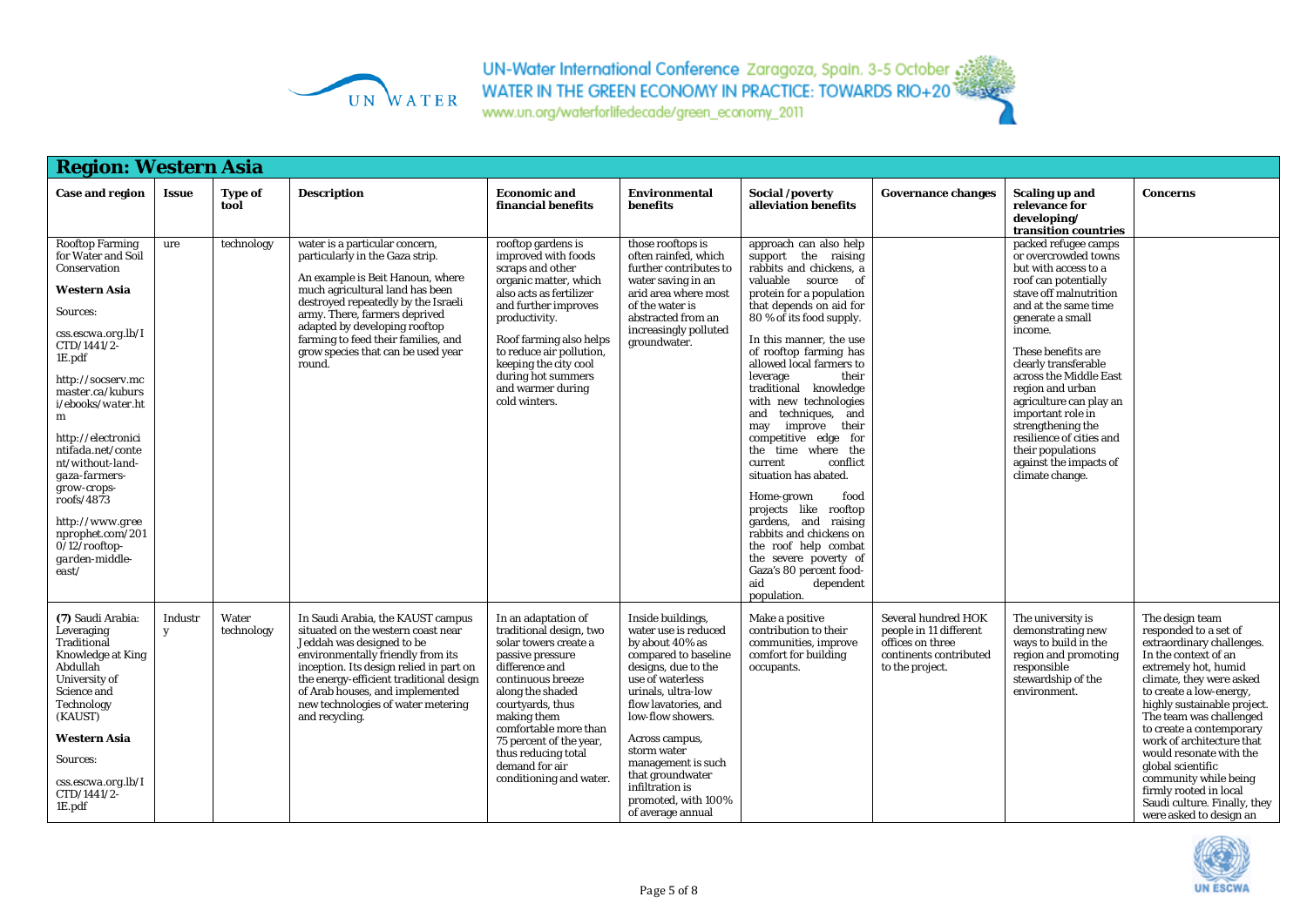

| <b>Region: Western Asia</b>                                                                                                                                                                                                                                                                                                                                                                                                                                                                           |                               |                        |                                                                                                                                                                                                                                                                                                                                                                                                                                                                           |                                                                                                                                                                                                                                                                                                                                                                                                                                                                                                                                                                                                                                                             |                                                                                                                                                                                                                                                                                                                                           |                                                                                                                                                                                                                                                                                                                                                            |                                                                                                                                                                                                                                       |                                                                                                 |                                                                                                                                                                                                                                                                                                                                                                                                                                                                                                                                                                                                                 |
|-------------------------------------------------------------------------------------------------------------------------------------------------------------------------------------------------------------------------------------------------------------------------------------------------------------------------------------------------------------------------------------------------------------------------------------------------------------------------------------------------------|-------------------------------|------------------------|---------------------------------------------------------------------------------------------------------------------------------------------------------------------------------------------------------------------------------------------------------------------------------------------------------------------------------------------------------------------------------------------------------------------------------------------------------------------------|-------------------------------------------------------------------------------------------------------------------------------------------------------------------------------------------------------------------------------------------------------------------------------------------------------------------------------------------------------------------------------------------------------------------------------------------------------------------------------------------------------------------------------------------------------------------------------------------------------------------------------------------------------------|-------------------------------------------------------------------------------------------------------------------------------------------------------------------------------------------------------------------------------------------------------------------------------------------------------------------------------------------|------------------------------------------------------------------------------------------------------------------------------------------------------------------------------------------------------------------------------------------------------------------------------------------------------------------------------------------------------------|---------------------------------------------------------------------------------------------------------------------------------------------------------------------------------------------------------------------------------------|-------------------------------------------------------------------------------------------------|-----------------------------------------------------------------------------------------------------------------------------------------------------------------------------------------------------------------------------------------------------------------------------------------------------------------------------------------------------------------------------------------------------------------------------------------------------------------------------------------------------------------------------------------------------------------------------------------------------------------|
| <b>Case and region</b>                                                                                                                                                                                                                                                                                                                                                                                                                                                                                | <b>Issue</b>                  | <b>Type of</b><br>tool | <b>Description</b>                                                                                                                                                                                                                                                                                                                                                                                                                                                        | <b>Economic and</b><br>financial benefits                                                                                                                                                                                                                                                                                                                                                                                                                                                                                                                                                                                                                   | <b>Environmental</b><br>benefits                                                                                                                                                                                                                                                                                                          | Social /poverty<br>alleviation benefits                                                                                                                                                                                                                                                                                                                    | <b>Governance changes</b>                                                                                                                                                                                                             | <b>Scaling up and</b><br>relevance for<br>developing/<br>transition countries                   | <b>Concerns</b>                                                                                                                                                                                                                                                                                                                                                                                                                                                                                                                                                                                                 |
| http://www.kaus<br>t.edu.sa/about/su<br>stainable/sustain<br>able.html<br>http://www.e-<br>architect.co.uk/sa<br>udi arabia/kaust<br>thuwal.htm<br>http://www.archi<br>tizer.com/en us/<br>projects/view/kin<br>$g$ -abdullah-<br>university-of-<br>science-and-<br>technology-<br>kaust/717/                                                                                                                                                                                                         |                               |                        |                                                                                                                                                                                                                                                                                                                                                                                                                                                                           |                                                                                                                                                                                                                                                                                                                                                                                                                                                                                                                                                                                                                                                             | rainfall runoff<br>captured and treated.<br><b>KAUST's Waste</b><br><b>Water Treatment</b><br>Plant (WWTP) treats<br>100% of the<br>wastewater<br>generated by the<br>campus, and the<br>resulting output is<br>recycled through<br>Installed irrigation<br>systems that reduce<br>consumption by<br>more than 50% of<br>estimated needs. |                                                                                                                                                                                                                                                                                                                                                            |                                                                                                                                                                                                                                       |                                                                                                 | institution of the highest<br>physical quality at a<br>historically unprecedented<br>speed from conception to<br>completion in just three<br>vears.                                                                                                                                                                                                                                                                                                                                                                                                                                                             |
| (8) Saudi Arabia:<br><b>Desalination using</b><br>solar energy<br>desalination at<br><b>King Abdul-Aziz</b><br><b>City for Science</b><br>and Technology,<br>Saudi Arabia<br><b>Western Asia</b><br>Sources:<br>http://www.kacst<br>.edu.sa/en/about/<br>media/news/Page<br>s/news49.aspx<br>http://www.escw<br>a.un.org/informat<br>ion/pubaction.asp<br>$?PubID = 978$<br>http://www.dlr.d<br>$e/tt$ /Portaldata/4<br>1/Resources/doku<br>mente/institut/sy<br>stem/publications<br>/Trieb_CSP_for_ | Industr<br>y<br><b>Cities</b> | Water<br>technology    | Desalination using renewable energy<br>resources in under study in various<br>parts of the region in view of<br>improving the sustainability of the<br>water sector and ensure access to<br>freshwater resources to meet basic<br>needs over the long term.<br>A national initiative for water<br>desalination using solar energy has<br>been launched at the King Abdul-Aziz<br>City for Science and Technology,<br>which is situated in the northern area<br>of Riyadh. | One of the main<br>objective of this<br>initiative to desalinate<br>seawater at a cost of<br>less than 1.5 Saudi<br>Riyals per cubic meter<br>compared to the<br>current cost of<br>desalination of<br>seawater by thermal<br>technology which is in<br>the range $2.5$ to $5.5$<br>Saudi Riyals per cubic<br>meter, and desalination<br>by Reverse Osmosis<br>which is in the range<br>2.5 to 5.5 Saudi Riyals<br>per cubic meter for a<br>desalination plant<br>producing 30,000<br>cubic meters per day.<br>The cost of generated<br>electricity by the new<br>technology of solar<br>photovoltaic will be less<br>than 30 Halalah per<br>kilowatt-hour. | Increase temperature<br>through solar heating<br>and thus reduce<br>energy needs.                                                                                                                                                                                                                                                         | <b>Building a desalination</b><br>plant with a capacity of<br>thirty thousand cubic<br>meters per day to meet<br>the needs of one<br>hundred thousand<br>dweller of Al-Khafji<br>City by construction of<br>a solar energy facility<br>with a capacity of 10<br>megawatts and a<br>reverse osmosis plant<br>by utilizing the<br>developed<br>technologies. | The Ministry of<br>Finance, the Ministry of<br>Water & Electricity,<br><b>Ministry of Commerce</b><br>and Industry and Saline<br><b>Water Conversion</b><br>Corporation (SWCC)<br>are participating in this<br>initiative with KACST. | These new<br>technologies can be<br>implemented across<br>Saudi Arabia and<br>around the world. | The particular concerns<br>and attitudes of different<br>energy and water<br>stakeholders have<br>impeded regional<br>planning and<br>implementation of policies<br>and regulations for<br>ensuring sustainable<br>consumption and<br>production of natural<br>resources in an integrated<br>manner.<br>Concentrating solar power<br>offers a sustainable<br>alternative to fossil fuels<br>for large scale seawater<br>desalination. It can help to<br>solve the problem, but<br>market introduction must<br>start immediately in order<br>to achieve the necessary<br>freshwater production<br>rates in time. |

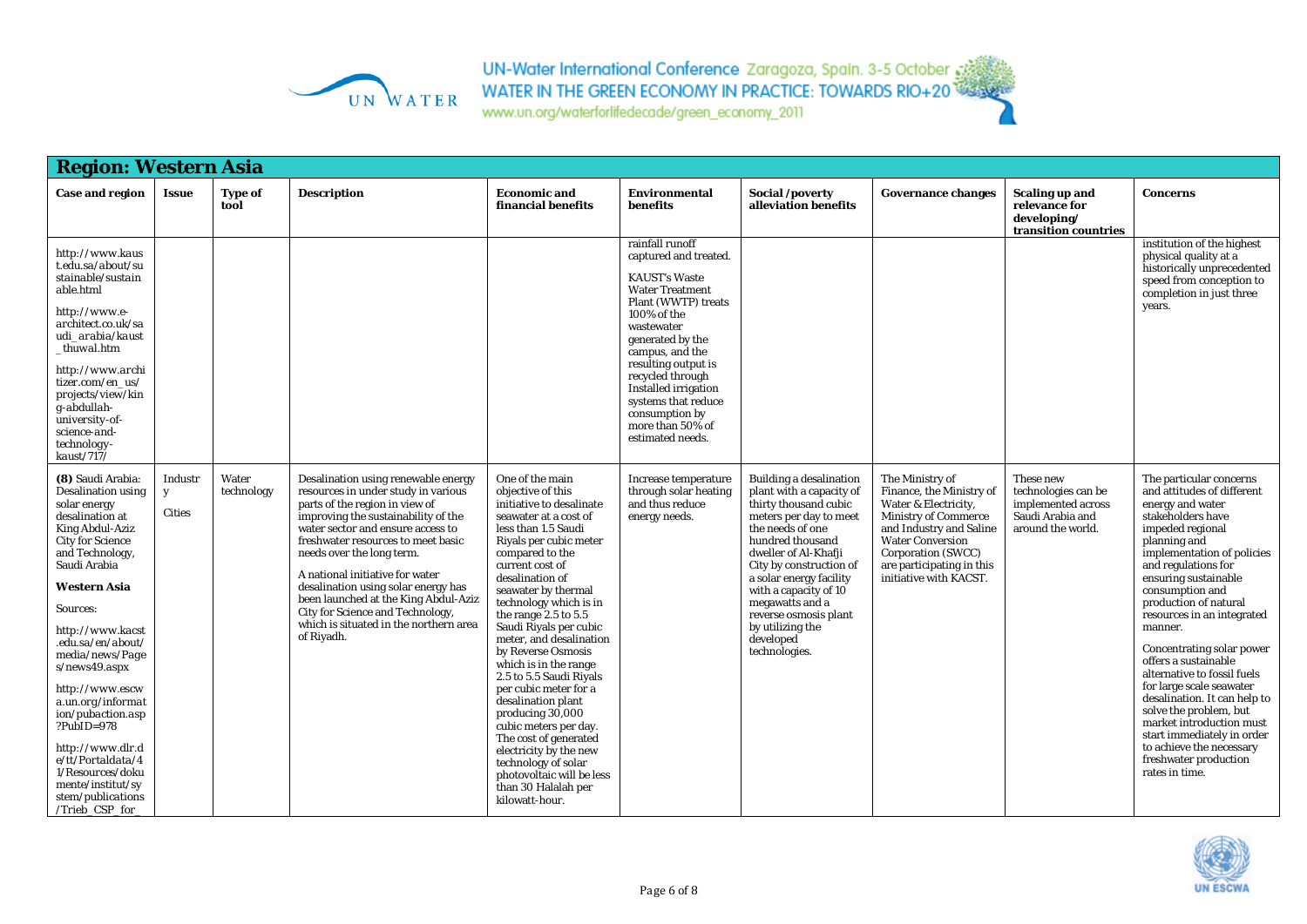

UN-Water International Conference Zaragoza, Spain. 3-5 October 33<br>WATER IN THE GREEN ECONOMY IN PRACTICE: TOWARDS RIO+20

| <b>Region: Western Asia</b>                                                                                                                                                                                                                                                                                                                                          |                 |                        |                                                                                                                                                                                           |                                           |                                                                                                                                                                                                                                                                                                                                                                                |                                                                                                                                     |                                                                                                                                                                                                                                                                                                                                                                                                          |                                                                               |                                                                                                                                                                                                                                                                                                                                                                                                                                                                                                                 |
|----------------------------------------------------------------------------------------------------------------------------------------------------------------------------------------------------------------------------------------------------------------------------------------------------------------------------------------------------------------------|-----------------|------------------------|-------------------------------------------------------------------------------------------------------------------------------------------------------------------------------------------|-------------------------------------------|--------------------------------------------------------------------------------------------------------------------------------------------------------------------------------------------------------------------------------------------------------------------------------------------------------------------------------------------------------------------------------|-------------------------------------------------------------------------------------------------------------------------------------|----------------------------------------------------------------------------------------------------------------------------------------------------------------------------------------------------------------------------------------------------------------------------------------------------------------------------------------------------------------------------------------------------------|-------------------------------------------------------------------------------|-----------------------------------------------------------------------------------------------------------------------------------------------------------------------------------------------------------------------------------------------------------------------------------------------------------------------------------------------------------------------------------------------------------------------------------------------------------------------------------------------------------------|
| <b>Case and region</b>                                                                                                                                                                                                                                                                                                                                               | <b>Issue</b>    | <b>Type of</b><br>tool | <b>Description</b>                                                                                                                                                                        | <b>Economic and</b><br>financial benefits | <b>Environmental</b><br><b>benefits</b>                                                                                                                                                                                                                                                                                                                                        | Social /poverty<br>alleviation benefits                                                                                             | <b>Governance changes</b>                                                                                                                                                                                                                                                                                                                                                                                | <b>Scaling up and</b><br>relevance for<br>developing/<br>transition countries | <b>Concerns</b>                                                                                                                                                                                                                                                                                                                                                                                                                                                                                                 |
| Desalination-<br>MENAREC4.pdf                                                                                                                                                                                                                                                                                                                                        |                 |                        |                                                                                                                                                                                           |                                           |                                                                                                                                                                                                                                                                                                                                                                                |                                                                                                                                     |                                                                                                                                                                                                                                                                                                                                                                                                          |                                                                               |                                                                                                                                                                                                                                                                                                                                                                                                                                                                                                                 |
| http://www.gizm<br>ag.com/ibm-<br>solar-powered-<br>desalination/1476<br>$\mathcal{O}/$                                                                                                                                                                                                                                                                              |                 |                        |                                                                                                                                                                                           |                                           |                                                                                                                                                                                                                                                                                                                                                                                |                                                                                                                                     |                                                                                                                                                                                                                                                                                                                                                                                                          |                                                                               |                                                                                                                                                                                                                                                                                                                                                                                                                                                                                                                 |
| (9) The Syrian<br>Arab Republic:<br>The Importance of<br><b>Rainfed Farming</b>                                                                                                                                                                                                                                                                                      | Agricult<br>ure | Water<br>technology    | There have therefore been recent<br>efforts to leverage traditional<br>knowledge to help overcome some of<br>the instability of rainfed farming,<br>particularly in areas with relatively |                                           | An advantage of<br>rainfed farming is<br>that it remains an<br>eco-friendly<br>agricultural practice                                                                                                                                                                                                                                                                           | It remains necessary to<br>continue to promote<br>agriculture based on<br>rainfed farming<br>practices as essential to              | •One of the objectives<br>of pricing policies of<br>regulated crops (wheat,<br>cotton, barley and<br>sugar beet) is to achieve                                                                                                                                                                                                                                                                           |                                                                               | Small (poor) farmers<br>devote a major share of<br>their production to home<br>consumption (especially<br>wheat, vegetables, and                                                                                                                                                                                                                                                                                                                                                                                |
| <b>Western Asia</b>                                                                                                                                                                                                                                                                                                                                                  |                 |                        | good annual rain fall.                                                                                                                                                                    |                                           | that does not<br>increase burdens on                                                                                                                                                                                                                                                                                                                                           | sustain livelihoods for<br>small-scale farmers and                                                                                  | a stable, reasonable<br>farm income and has                                                                                                                                                                                                                                                                                                                                                              |                                                                               | dairy products, the former<br>through burgul and wheat                                                                                                                                                                                                                                                                                                                                                                                                                                                          |
| Sources:<br>$\ensuremath{\mathit{css}}\xspace.\ensuremath{\mathit{escwa}}\xspace.\ensuremath{\mathit{org}}\xspace.\ensuremath{\mathit{lb}}\xspace/\ensuremath{\mathit{I}}\xspace$<br>$CTD/1441/2$ -<br>1E.pdf<br>www.fao.org/wor<br>$\frac{Id}{syna/ecp}$<br>ubs/policystudies/<br>farming_system_<br>tec_report/farmi<br>ng_system_tec_r<br>eport_en_89-<br>120.pdf |                 |                        | Those techniques include the<br>construction of terraces over sloped<br>terrain, or expanding the use of stone<br>vegetative contours in gently sloping<br>areas.                         |                                           | water resources and<br>that can help<br>alleviate soil<br>degradation and<br>causes none of the<br>problems of<br>salinization that<br>often result from<br>irrigation farming.<br>Both techniques can<br>prevent soil erosion<br>and increase water<br>retention.<br>Traditional<br>techniques have been<br>used to promote the<br>use of vegetative<br>cover along slopes or | communities that have<br>already been internally<br>displaced due to the<br>unsustainable<br>agricultural practices of<br>the past. | been a long instrument<br>in agricultural policy of<br>Syria similar to many<br>OECD countries.<br><b>Farmers eagerly</b><br>grasped these<br>stabilizing possibilities,<br>even though the income<br>supporting effect of the<br>pricing policies are in<br>reality only partly<br>achieved due to<br>administrative<br>procedures for the<br>delivery of cotton and<br>wheat to the<br>Establishments. |                                                                               | flour). Hence,<br>independently of the<br>official wheat price is,<br>small farmers income<br>generates relatively low<br>benefits compared to<br>better-off farmers.<br>Poor and medium farmers<br>have many similarities, in<br>that they form the casual<br>agricultural labour force in<br>this sub-system; therefore,<br>they usually suffer from<br>low income levels in<br>combination with high<br>income variability, i.e.<br>both households are<br>vulnerable, even though to<br>a different degree. |
|                                                                                                                                                                                                                                                                                                                                                                      |                 |                        |                                                                                                                                                                                           |                                           | near the boundaries<br>of rainfed fields.<br>More ancient<br>techniques have been<br>rediscovered, such as<br>ancient Qanats that<br>collected runoff<br>water from slopes<br>and channel them to<br>feed shallow<br>groundwater and                                                                                                                                           |                                                                                                                                     |                                                                                                                                                                                                                                                                                                                                                                                                          |                                                                               | In the rainfed farming<br>system, water scarcity has<br>caused the cropping<br>pattern to be rather simple<br>(compared to that of the<br>irrigated sub-system), as<br>farmers have fewer<br>cultivation options.<br>Water scarcity causes the<br>crop yields to be low.                                                                                                                                                                                                                                        |